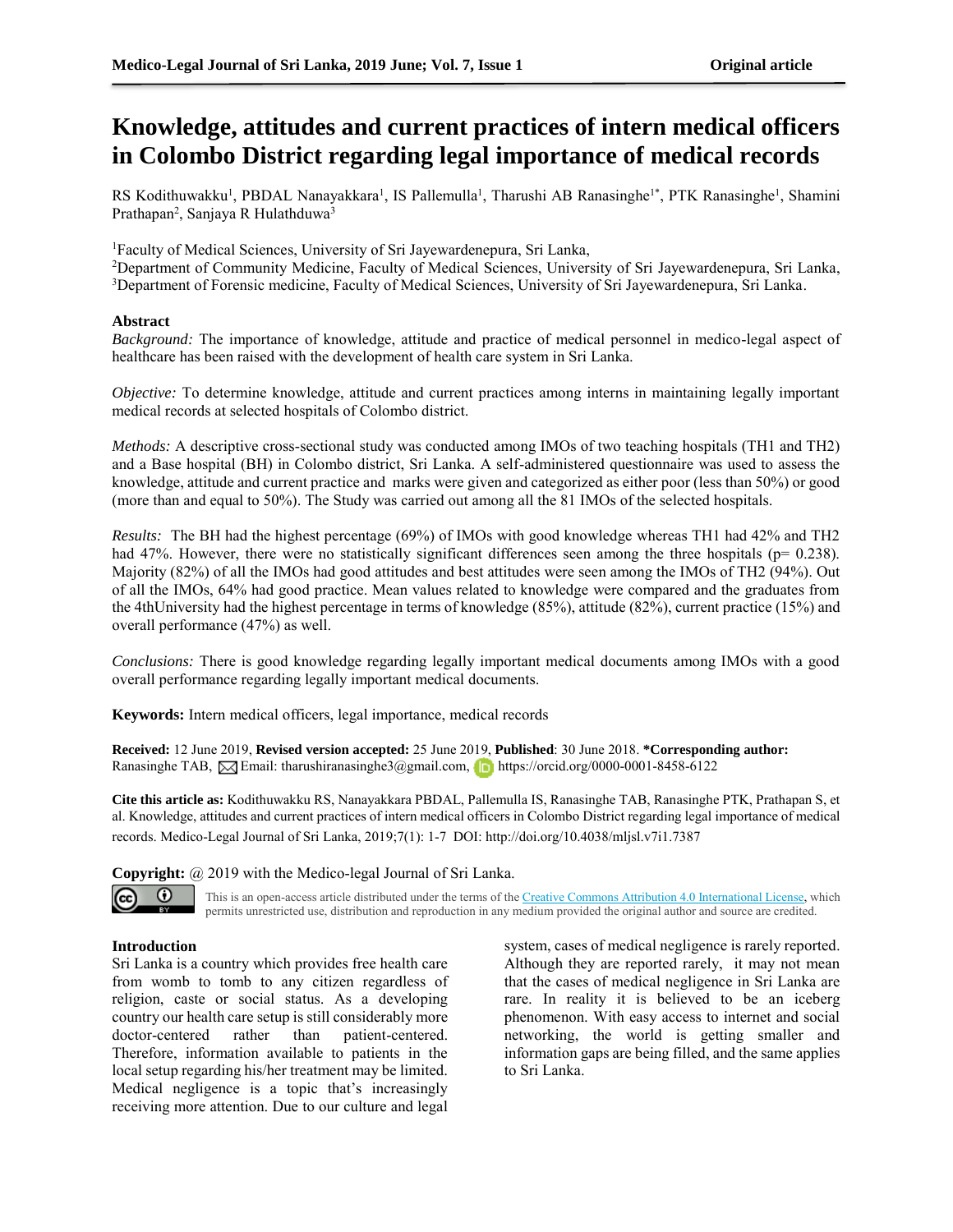The Sri Lankan patient is becoming more educated and self-aware of their rights. Therefore, our health care setup is gradually changing from being doctor centered towards being patient centered. Availability of healthcare services from the private sector aids this transition. Therefore, cases of medical negligence being reported are on the rise. [1] With these trends the topics such as "legal aspect of providing health care" and "malpractice insurance" are being discussed more than ever. And with these changes in the social climate, the importance of medical records not only as tools in providing continued and comprehensive care for the patient but also as evidence in a court of law is becoming more evident.

Medical records play a huge role when considering legal aspects of health care and by understanding the level of knowledge, attitude and current practice it would be helpful to educate the future doctors and also to renew the knowledge of all practicing doctors in an optimum way about the legal importance of medical records. The subject of medical issues and medical negligence as discussed in the journal article by Joseph Thomas states the importance of proper documentation of medical records. <sup>[1]</sup>In addition the journal article highlights confidentiality that needs to be maintained with regards to the medical records and examples of court cases that require summoning of medical records.[1]The facts and myths surrounding litigation against medical practitioners published in the Galle medical journal clearly explores the current medical litigation system in Sri Lanka and reveals the rising trend in the cases of medical negligence in the country.[2]The seriousness of this issue was also highlighted in the critical review by P. Rupasinghe which elaborates on the present laws relating to medical negligence in the country and the various landmarks of medical negligence in Sri Lanka such as the Arseculeratne vs. Priyani Soysa case and Chandrika Wickramasinghe case.[3] Literature such as the case report by C.D.A Goonasekera brings to note the medical litigation risks the Sri Lankan doctors are exposed to and concludes that medical indemnity needs to be provided by the government for medical officers especially to the ones working in high risk setups which are both overcrowded and substandard.[4] Well maintained medical records ensure more structured and smooth care for the patient protecting their autonomy and also would make the doctor a better expert witness in court when necessary. In addition, it would also help to avoid mishaps that would endanger a doctor in allegation of negligence.

Thus, the importance of having good knowledge, attitude and practice with regards to medical record keeping and the sheer weight it bears in safeguarding oneself from unjust claims and legal ramifications is clearly evident.

Our research was therefore conducted with the main aim of determining knowledge, attitude and current practices among the intern medical officers (IMO) of two teaching hospitals and Base Hospital in maintaining legally important medical records.

# **Methods**

This was a cross sectional study conducted in selected hospitals in Colombo District of which two were teaching hospitals and one was a Base Hospital. All IMOs who were stationed in the selected study area were included in the study. IMO was operationalized as a physician in training who has completed medical school and has a medical degree, but does not yet have a full license to practice medicine unsupervised. All the IMOs (n=81) who were completing their internship in 2016 were eligible to take part in the study. Sampling was not applicable as the study was carried out among the entire selected population. A selfadministered questionnaire was distributed among the IMOs and it contains six parts. This study instrument was prepared after a through literature search which was further judgementally validated by experts in the field. A pilot study was carried out among ten medical students attached to the final year of a state University to check the accuracy of the questionnaire, to assess the clarity of questions, to change the order of the questions from a hospital that was not included in the study. Appropriate changes were made to the questionnaire. The results from the pilot study have not been taken into account in final data analysis. The anonymity of the participants and the hospitals that they belong to were protected as was proposed in the project proposal. The data that has been collected using the self-administered questionnaire were analysed using data analysing software (SPSS). Total scores for each component converted into a score out of 100 and "Good" and "poor" was divided by the mean of the distribution. Percentages of number of good and bad scores of each hospital were calculated. Significance was found using chi-square analysis and significance was set at 0.05. Furthermore z-scores were also calculated to see the how each total score with regard to the University of Graduation deviates from the mean of the overall distribution.

# **Results**

Data was collected from 81 IMOs. Out of these 81 IMOs, 14 IMO were excluded from the analysis as they had not completed the question about the university of graduation. The percentage excluded amounts to 17%.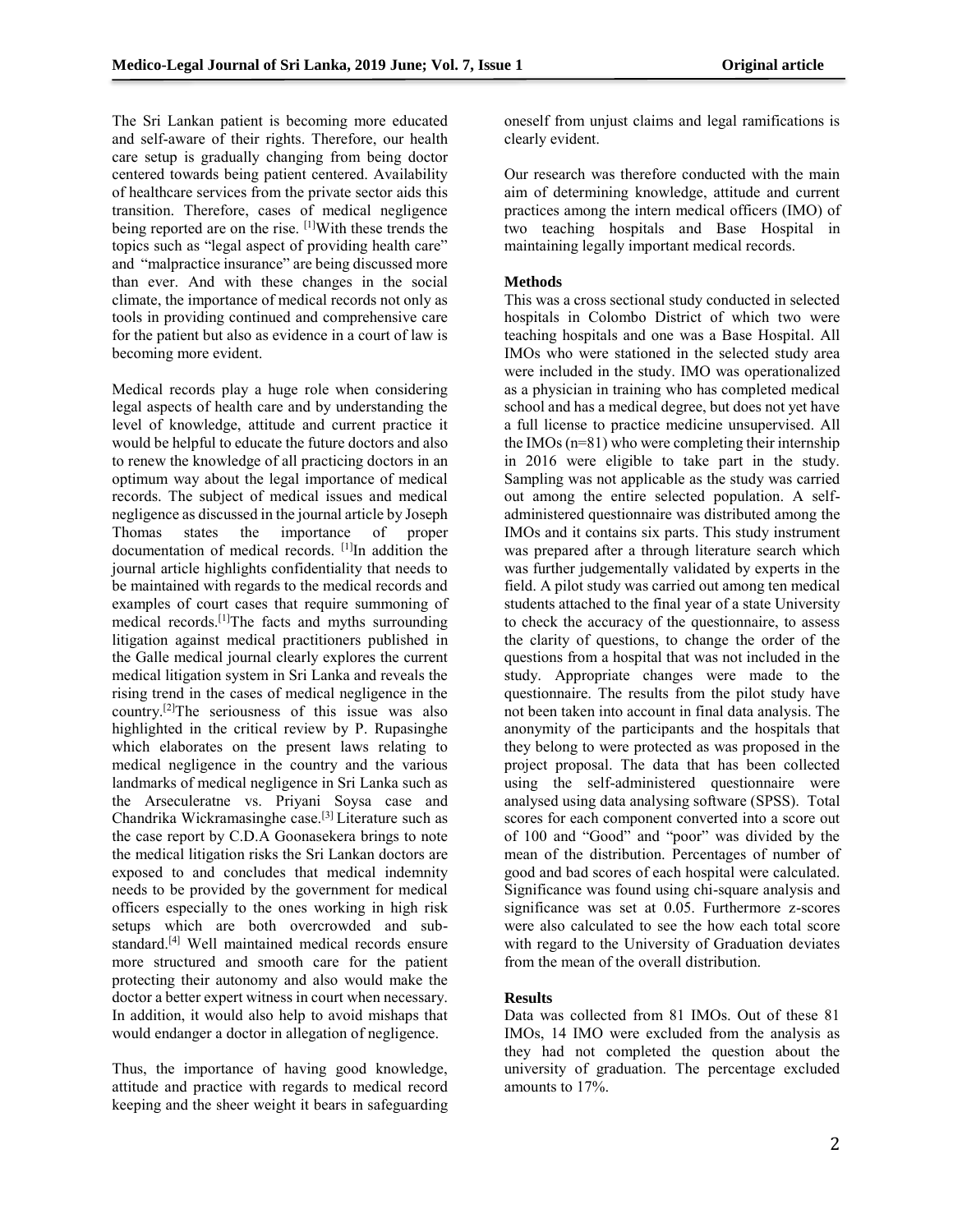The knowledge regarding the legal importance of medical records among IMOs was assessed based on the hospital they were working and their university of graduation. Total knowledge was divided into good and poor by the mean of the distribution and the number of participants (n) who had good and bad knowledge regarding legal importance of medical records were tabled against the hospitals. Mean values of scores for each university of graduation also tabled (Table 1).

**Table 1. Knowledge regarding legal importance of medical records** 

| <b>Hospital</b> | Good      | Bad       | <b>Total</b> |  |
|-----------------|-----------|-----------|--------------|--|
|                 | Knowledge | Knowledge | $N=81$       |  |
|                 | n(%)      | $n$ (%)   |              |  |
| TH <sub>1</sub> | 21 (26)   | 28 (34)   | 49 (60)      |  |
| TH <sub>2</sub> | 09(11)    | 10(12)    | 19(23)       |  |
| ВH              | 09(11)    | 04(05)    | 13 (16)      |  |
|                 |           |           |              |  |

Significance-:  $\chi^2$  = 2.869, DF = 2, P=0.238

| University of<br>Graduation<br>$(N=67)$      | Mean scores<br>of each<br>university | Std.<br>Deviation | Z-score    |
|----------------------------------------------|--------------------------------------|-------------------|------------|
| $U1(N=24)$                                   | 83.33                                | 9.191             | $+0.1678$  |
| $U2(N=33)$                                   | 82.40                                | 9.123             | $+0.0638$  |
| $U3(N=2)$                                    | 73.08                                | 16.318            | $-0.97864$ |
| $U4(N=7)$                                    | 85.71                                | 4.821             | $+0.4340$  |
| $U5(N=1)$                                    | 84.62                                |                   | $+0.3121$  |
| Overall mean<br>score of the<br>participants | 81.83                                | 8.941             | 0.0000     |

Significance-:  $ANOVA = 1.08$ ,  $P=0.36$ 

(TH1-1st Teaching hospital , TH2-2nd Teaching hospital, BH- Base hospital, U1-1<sup>st</sup> University, U2-2<sup>nd</sup> University ,U3-3rd University, U4-4th University, U5- 5<sup>th</sup> University)

Accordingly, the IMOs working in the Base Hospital has better knowledge than other two hospitals although there is no statistically significant association (p>0.05).Furthermore, The highest mean value for knowledge regarding legal importance of medical records was seen among graduates of 4<sup>th</sup> University (85.71) and the least mean value for knowledge was seen among graduates of the  $3<sup>rd</sup>$  University (73.08). According to the analysis of the data, Mean value of the scores of all five universities lies within -1SD to +1SD.(SD=+/-8.941). There was no statistically significant difference in the mean scores of knowledge regarding legal importance within Universities.

The attitudes regarding the legal importance of medical records among IMOs was assessed based on the hospital they were working and their university of

graduation. Total attitudes was divided into good and poor by the mean of the distribution and the number of participants(n) who had good and bad attitudes regarding legal importance of medical records were tabled against the hospitals. Mean values of scores for each university of graduation also tabled (Table2).

A statistically significant difference in the mean scores of attitudes of legal importance was found within Universities. However, within the post hoc test, a statistically significant difference was noted between the first and the second University only (p=0.0064).

**Table 2. Attitudes regarding legal importance of medical records** 

| <b>Hospital</b> | Good             | Bad                         | <b>Total</b> |
|-----------------|------------------|-----------------------------|--------------|
|                 | <b>Attitudes</b> | <b>Attitudes</b>            | $N=81$       |
|                 | n (% )           | $n\left(\frac{0}{0}\right)$ |              |
| TH <sub>1</sub> | 42 (52)          | 07(08)                      | 49 (60)      |
| TH <sub>2</sub> | 18(22)           | 01(01)                      | 19(23)       |
| BН              | 07(09)           | 06(07)                      | 13(16)       |

Significance:-  $\chi^2$  = 9.807, DF = 2, P=0.007

| University                            | Mean       | Std.      | Z-score   |  |  |  |
|---------------------------------------|------------|-----------|-----------|--|--|--|
| of                                    | scores of  | Deviation |           |  |  |  |
| Graduation                            | each       |           |           |  |  |  |
|                                       | university |           |           |  |  |  |
| $U1(N=24)$                            | 76.04      | 5.103     | $+0.3910$ |  |  |  |
| $U2(N=33)$                            | 62.88      | 18.876    | $-0.4309$ |  |  |  |
| $U3(N=2)$                             | 62.50      | 17.678    | $-0.4547$ |  |  |  |
| $U4(N=7)$                             | 82.14      | 12.199    | $+0.7719$ |  |  |  |
| $U5(N=1)$                             | 75.00      |           | $-0.3260$ |  |  |  |
| Overall                               | 69.78      | 16.012    | 0.0000    |  |  |  |
| mean score                            |            |           |           |  |  |  |
| of the                                |            |           |           |  |  |  |
| participants                          |            |           |           |  |  |  |
| Significance : ANOVA = 5.8, P=0.30014 |            |           |           |  |  |  |

Majority of the participants of our study had good attitudes regarding legally important medical documents (82%), and 94% of IMOs of the TH2 had good attitudes and there is statistically significant association ( $p < 0.05$ ) indicating that attitudes of the IMOs depends on the hospitals they were based.

The highest mean value (82.14) for attitude has been achieved by 4<sup>th</sup> University while the lowest mean value  $(62.50)$  for that has been achieved by  $3<sup>rd</sup>$ University according to our study. According to the analysis of the data, mean value of the scores of all five universities lies within  $-1SD$  to  $+1SD$ . (SD= $+/-16.012$ )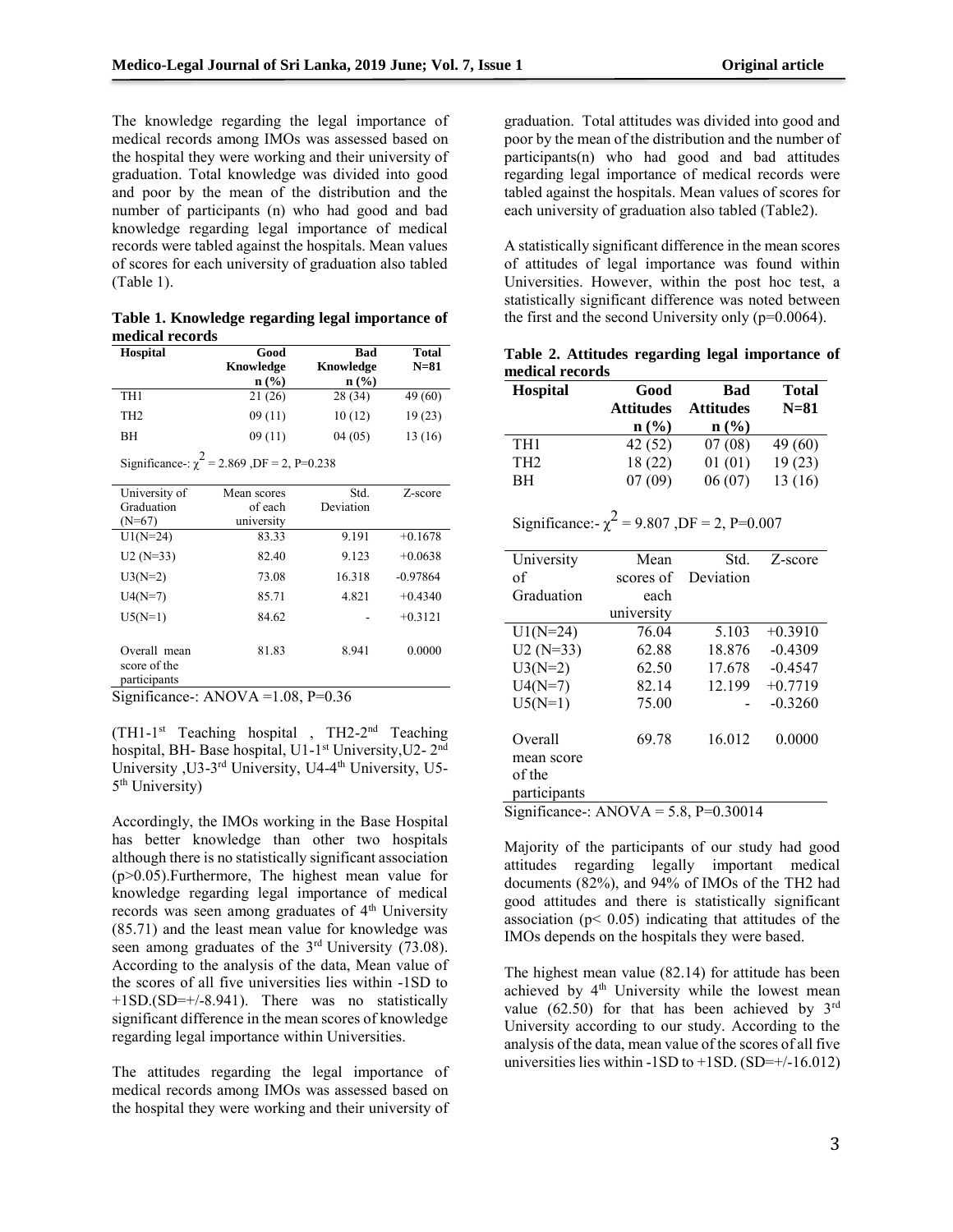The practices regarding the legal importance of medical records among IMO was assessed based on the hospital they were working and their university of graduation. Total practices was divided into good and poor by the mean of the distribution and the number of participants(n) who had good and bad practices regarding legal importance of medical records were tabled against the hospitals. Mean values of scores for each university of graduation also tabled (Table3). There was no statistically significant difference in the mean scores of practices regarding legal importance within Universities.

**Table 3. Practices regarding legal importance of medical records** 

| <b>Hospital</b> | Good<br>practices | Bad<br>practices | <b>Total</b><br>$N=81$ |
|-----------------|-------------------|------------------|------------------------|
|                 | n (% )            | n (% )           |                        |
| TH1             | 31(38)            | 18(22)           | 49 (60)                |
| TH <sub>2</sub> | 10(12)            | 09(11)           | 19(23)                 |
| ВH              | 11(14)            | 02(02)           | 13 (16)                |

Significance: 
$$
\chi^2
$$
 = 3.482 ,DF = 2, P=0.175

| University                         | Mean       | Std.      | Z-score   |
|------------------------------------|------------|-----------|-----------|
| of                                 | scores of  | Deviation |           |
| Graduation                         | each       |           |           |
|                                    | university |           |           |
| $U1(N=24)$                         | 15.00      | 3.612     | $+0.2938$ |
| $U2(N=33)$                         | 12.88      | 2.804     | $-0.3051$ |
| $U3(N=2)$                          | 12.50      | 3.536     | $-0.4124$ |
| $U4(N=7)$                          | 15.71      | 5.345     | $+0.4943$ |
| $U5(N=1)$                          | 15.00      |           | $-0.2938$ |
| Overall                            | 13.96      | 3.540     | 0.0000    |
| mean score                         |            |           |           |
| of                                 |            |           |           |
| participants                       |            |           |           |
| $Sianificance: ANOVA = 2.5$ P=0.06 |            |           |           |

Significance -: ANOVA =  $2.5$ , P= $0.06$ 

Majority of the participants of our study had good practice regarding legally important medical documents (64%), and 84% of IMOs of the Base Hospital has good practice although there is no statistically significant association ( $p > 0.05$ ).

Regarding the University of Graduation, the highest mean for the category "Practice regarding legally important medical documents" was seen among graduates of  $4<sup>th</sup>$ University (15.71) and the least mean value for the same was seen among graduates of 3rd University (12.5). According to the analysis, mean value of the scores of all five universities lies within - 1SD to  $+1SD(SD=+/3.540)$ 

Overall performance among universities of graduation was assessed and tabled the mean scores of overall performances of each university (Table 4). There was a statistically significant difference in the mean scores of the overall performance regarding legal importance within the four Universities.

|                  | Table 4. Overall performance among universities |  |
|------------------|-------------------------------------------------|--|
| of graduation N? |                                                 |  |

| University            | Mean       | Std.             | Z-score   |  |
|-----------------------|------------|------------------|-----------|--|
| of                    | scores of  | <b>Deviation</b> |           |  |
| <b>Graduation</b>     | each       |                  |           |  |
|                       | university |                  |           |  |
| $U1(N=24)$            | 46.18      | 4.597            | $+0.2215$ |  |
| $U2(N=33)$            | 44.19      | 3.977            | $-0.2283$ |  |
| $U3(N=2)$             | 40.00      | 7.071            | $-1.1754$ |  |
| $U4(N=7)$             | 47.86      | 3.814            | $+0.6013$ |  |
| $U5(N=1)$             | 46.67      |                  | $+0.3323$ |  |
| Overall<br>mean score | 45.20      | 4 4 2 4          | 0.0000    |  |
| of                    |            |                  |           |  |
| participants          |            |                  |           |  |

Significance-:  $ANOVA = 3.0$ ,  $P=0.03$ 

The highest mean value (47.86) for the overall performance has been achieved by 4<sup>th</sup> university while lowest mean value (40.00) for that has been achieved by 3rd university according to our study. So, that indicates the IMOs who were graduated from 4<sup>th</sup> university has better overall performance (knowledge, attitudes and practices) than the graduates from other faculties.

But as the highest mean value (47.86) is also below the 50.00 cut-off value for good performance as we considered: it indicates that overall performances of the graduates from the all selected universities are poor.

Number of participants who had given correct, incorrect answers and not answered were tabled assessing the knowledge about the situations which require an inquest in case of patient's death. (Table 5)

We inquired the knowledge of the IMOs about the situations where an inquest is required. According to the above results IMO s of our study population majority had very good knowledge  $($ >75%) for the most of the situations. Satisfactory knowledge was observed on deaths directly due to medication or/and surgical procedure.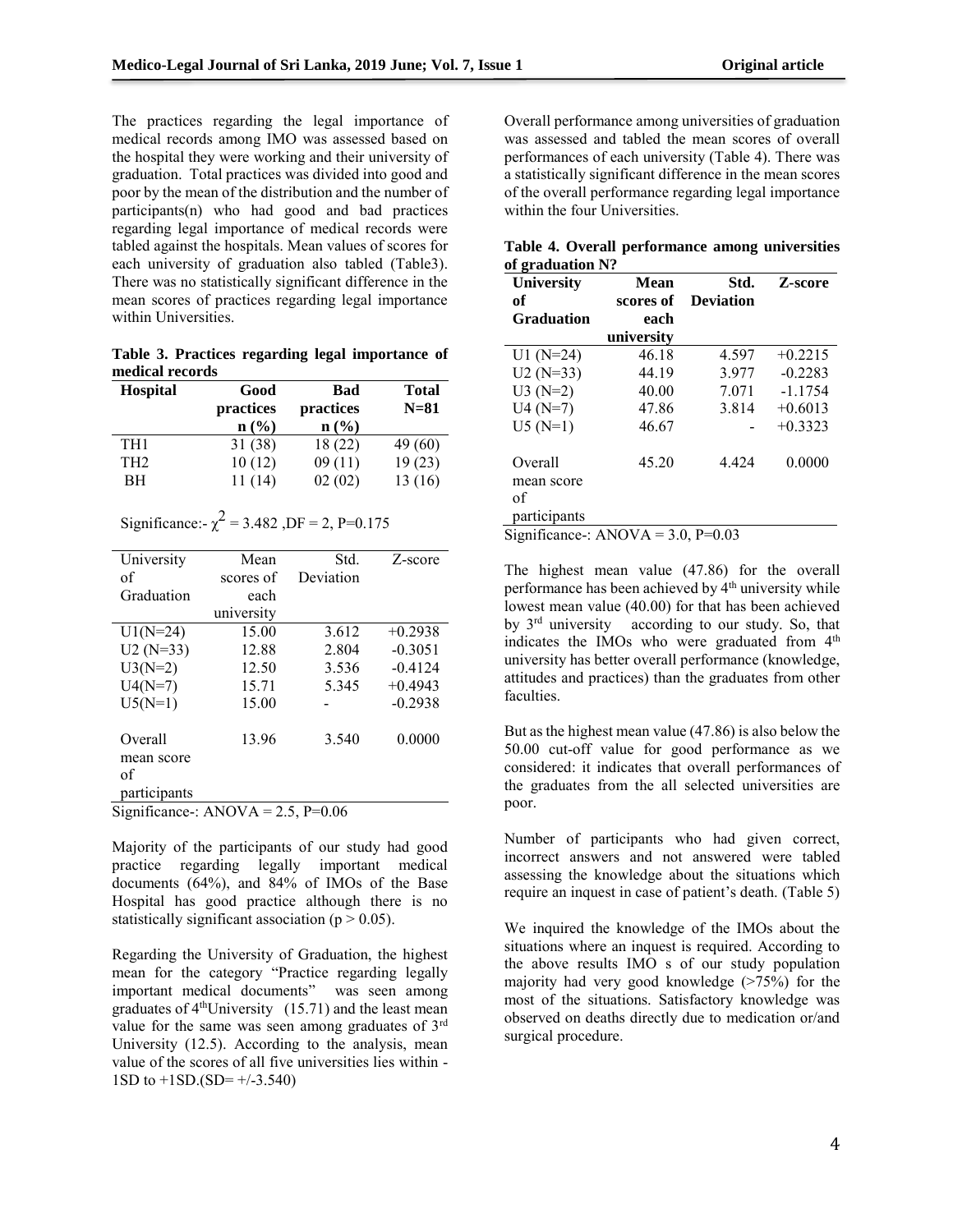| <b>Situation</b>                                                                                  | Correct          | <b>Incorrect</b>            | Don't                            |
|---------------------------------------------------------------------------------------------------|------------------|-----------------------------|----------------------------------|
|                                                                                                   | $\mathbf{n}(\%)$ | $n\left(\frac{0}{0}\right)$ | know                             |
| The cause of death is                                                                             | 75 (93)          |                             | $\mathbf{n}(\%)$<br>06(07)00(00) |
| known                                                                                             |                  |                             |                                  |
| Cause of death is known<br>but is an unnatural death                                              | 74 (91)          |                             | 06(08) 01(01)                    |
| Suspicious death                                                                                  | 72 (89)          |                             | 03 (04) 06 (07)                  |
| Deaths directly due to<br>medication or/and<br>surgical procedure                                 | 59 (79)          |                             | 12(15) 10(12)                    |
| Deaths in custody,<br>prisons, mental and<br>leprosy hospitals                                    | 78 (96)          |                             | 03(04)00(00)                     |
| Alleged medical<br>negligence                                                                     | 75 (93)          |                             | 05 (06) 01 (01)                  |
| Deaths due to animal<br>bites                                                                     | 42 (52)          |                             | 19 (23) 20 (25)                  |
| A natural death when<br>the cause of death is<br>known but occurs<br>within 24hrs of<br>admission | 19(23)           |                             | 51 (63) 11 (01)                  |

|  |  |  | Table 5. Knowledge about the situations that     |  |
|--|--|--|--------------------------------------------------|--|
|  |  |  | require an inquest in case of death of a patient |  |

Regarding the situation about the deaths due to animal bites although majority had given the correct answer; only 52% had known that an inquest was needed. Majority had given incorrect answers for the situation of a natural death when the cause of death is known but occurs within 24hrs of admission.

#### **Discussion**

The legal aspects of health care are being clearly highlighted with the rise of complaints made regarding medical negligence and also in the on-going process of elevating Sri Lankan health care setup to international standards. Most of the doctors working in Sri Lanka are produced by the Sri Lankan universities. They receive their knowledge on legal aspects of health care almost exclusively as a part of their undergraduate training under the Forensic Medicine stream and will not receive any further knowledge on the matter unless they start following forensic medicine stream. Medical records play a huge role when considering the legal aspects of health care as they can be produced and be challenged in a court of law. By understanding the level of knowledge, attitude and current practice, it would be helpful to educate the future doctors and to renew the knowledge of all the practicing doctors in an optimum way. The medico-legal expertise journal article as discussed by James D. Sullivan highlights the importance of including medico legal aspects in the field of medicine in the medical curriculum.[5]

Bed head ticket (BHT) is one of the most important, contemporaneous medical records having best evidentiary value in a court. Hence, it must be maintained and updated regularly and preserved carefully after the patient is discharged. Proper knowledge, attitude and practice regarding this very important medical record is therefore vital and our research by means of a self-administered questionnaire assessed this by 16 closed-ended questions.

The court accepts any individual in any field who has a practical knowledge and experience to give evidence in the court as an "expert" in that particular field. In the medical profession; a medical officer with MBBS or its equivalent recognized by the Sri Lanka Medical council; is considered as an expert according to the article "Medical expert witness persistent challenge explored" by UC Perera.<sup>[6]</sup>

Therefore, majority of the study population was educated that an ordinary medical officer is an expert witness. Here the legal importance of the medical documents come in to play, as the evidence has to be supported with properly documented medical records.

Informed consent refers to the process whereby patient and the care practitioner involve in a dialogue about medical treatment, its nature, consequences, benefits, risks, complications etc. It indirectly ensures patient safety by opening a conversation between the patient and medical personnel so that the patient can ask questions, know what to expect during and after procedures and clarify any doubts, improving physician-patient communication. Hence, written informed consent is mandatory and very important in a Sri Lankan hospital setup. Additionally, educating the patient has been associated with preventing medical errors. Reviews and focus groups have shown to prove this as well.[7] To obtain a valid consent, the factors to be taken into account will include but not limit to patient's age and maturity, physical and mental state, intellectual capacity, standard of education and reason for the procedure, operation or the treatment.

The IMOs had mentioned the right instances in which written informed consent is absolutely essential. Multiple studies have shown that most patients are unable to recall or understand most of the information that is presented to them in the informed consent process.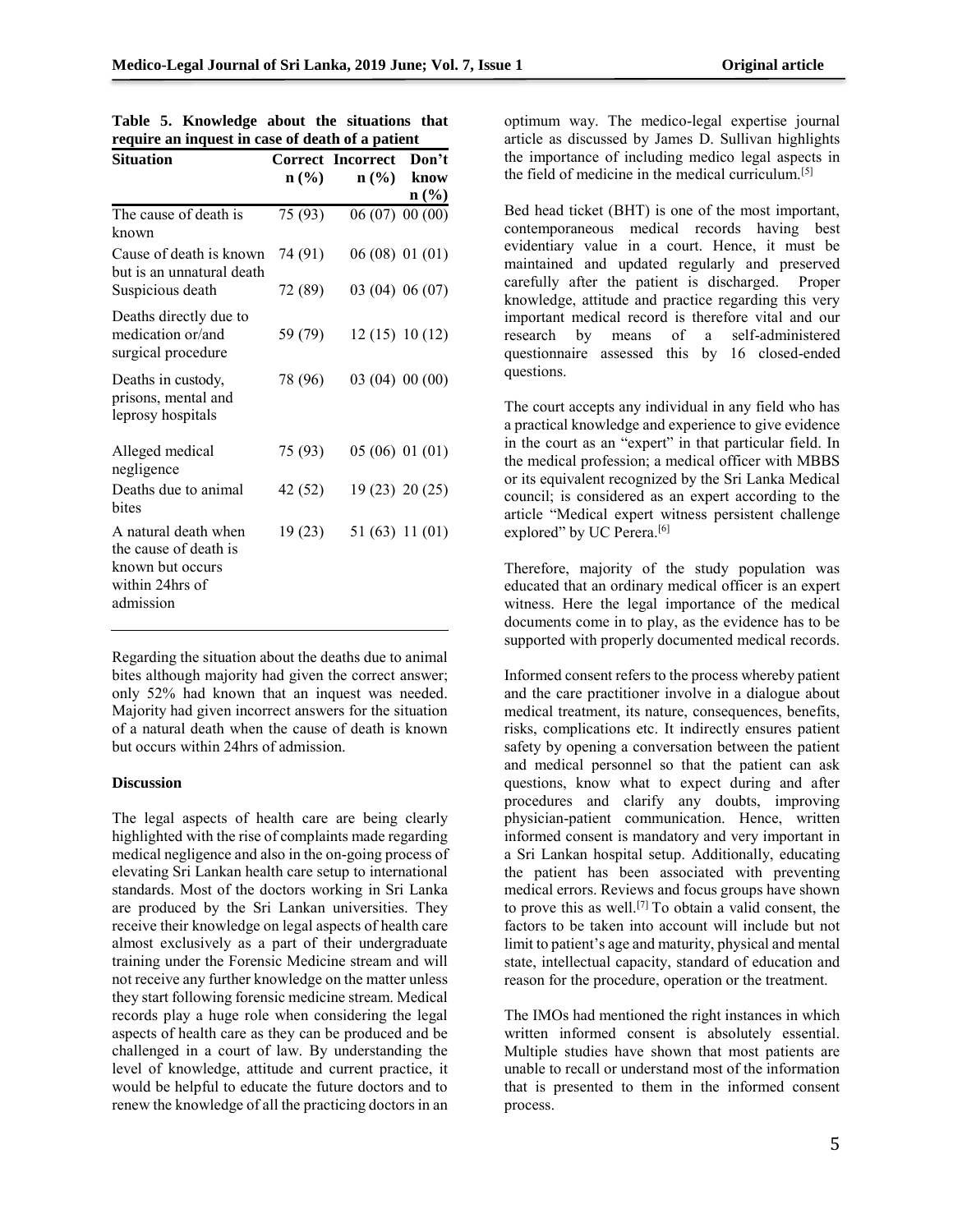Death of a patient is a situation that every IMOs experience in their day to day work. In the "medical and death certificates" Sri Lanka Medical council (May 2004); "Under Section 31 of the Births & Deaths Registration Act (Cap 129) it is stated that; It is the medico legal duty of the attending doctor to issue the medical certificate of cause of death if known, when a patient he is treating dies due of a natural cause.[8] This highlights that the IMOs is entitled to certify a death occurring in the ward. Certification of death includes a standard procedure including identification of absence of pupillary reflexes, respiration, circulation etc. of the deceased, recording on the BHT if the death is confirmed, notifying the relatives of the deceased, informing the seniors about the death and issuing of the medical certificate of cause of death. In the journal article "Inquests and doctors" by L. Fernando says "When an inquest is necessary, it is the responsibility of the treating doctor to inform the police about this need. Most junior doctors do not have adequate knowledge as to whom they should ask for an inquest.<sup>[9]</sup> "An inquest is conducted to find out the cause when unknown or is suspected to not be due to natural causes. In our study we inquired the knowledge of the IMOs about the situations where an inquest is required and following results were gained. (Table 5)

First seven situations in the table 5 needs an inquest while the last situation does not require and inquest.<sup>[9]</sup> The cause of death may be ascertained and if it is determined to be a natural one, the body can be released without an inquest. An inquest must be requested on all deaths certified at the Out Patient Department (OPD)". Among the IMOs of our study population, majority had very good knowledge (>75%) on most situations, except for the following situations: Deaths directly due to medication or/and surgical procedure, which showed satisfactory knowledge. Regarding the practice in Sri Lanka, majority had given incorrect answers for the situation; A natural death when the cause of death is known but occurs within 24hrs of admission. It can be deduced that IMO's need better knowledge on inquests.

With regards to the University of Graduation of the IMOs who were included in our research study;  $4<sup>th</sup>$ University had scored the highest mean of 47.68 for the overall performance while 3<sup>rd</sup> University had scored the least mean value of 40.00 .But as the highest mean value (47.68) is also below 50.00 which was our cutoff value for good performance, it indicates that overall performances of the graduates from all the selected universities are poor. It emphasizes the necessity of the improvement of the knowledge on the legal importance of medical documents; of the graduates who pass out from the universities to upgrade the performance when they become a medical officer.

Acknowledgment of legal importance of medical reports was an important objective of our study. For the continuity of care of patients, it is vital to keep proper medical records and to handle them with proper knowledge, attitude and practice. It is also vital for health professionals for defending a complaint / clinical negligence claim.[1] In general, if records are adequate enough for continuity of care, it will be qualified for legal use. Purpose of this segment of assessment was to see if our medical officers believed that he/she had acquired adequate knowledge and information on legal importance of medical record keeping as an undergraduate and if they were satisfied about the level of awareness and knowledge regarding the matter as an intern during orientation period to which most of them had responded to positively.

# **Conclusions**

The results obtained regarding knowledge showed that the highest mean value for knowledge was seen among graduates of  $4<sup>th</sup>$  University (85.71) and the least mean value for knowledge was among the graduates of 3rd University (73.08). The highest mean value for attitude according to our data was achieved by graduates of  $4<sup>th</sup>$  University (82.14) and the least mean value for attitude by graduates of  $3<sup>rd</sup>$ University  $(62.50)$ .

The highest mean value for Practice was seen among graduates of  $4<sup>th</sup>$  University (15.71) and the least by the graduates of 3rd university (12.5). Thus the highest mean value for overall performance was achieved by the graduates of  $4<sup>th</sup>$  University (47.86) and the least mean value for overall performance was achieved by 3<sup>rd</sup>University (40.00).

Hence we can draw the conclusion that in terms of knowledge, attitude and current practices in maintaining legally important medical records all IMOs who graduated from all Universities were similar.

Thus we can finally conclude that based on the findings of our research the graduates of all Universities and the IMO's working at 1st Teaching hospital may have better overall performance in terms of knowledge, attitude and current practices in maintaining legally important medical records in comparison with the others. However, this needs to be researched further with other confounding variables.

## **Conflict of interests**

Financial and non-financial: None